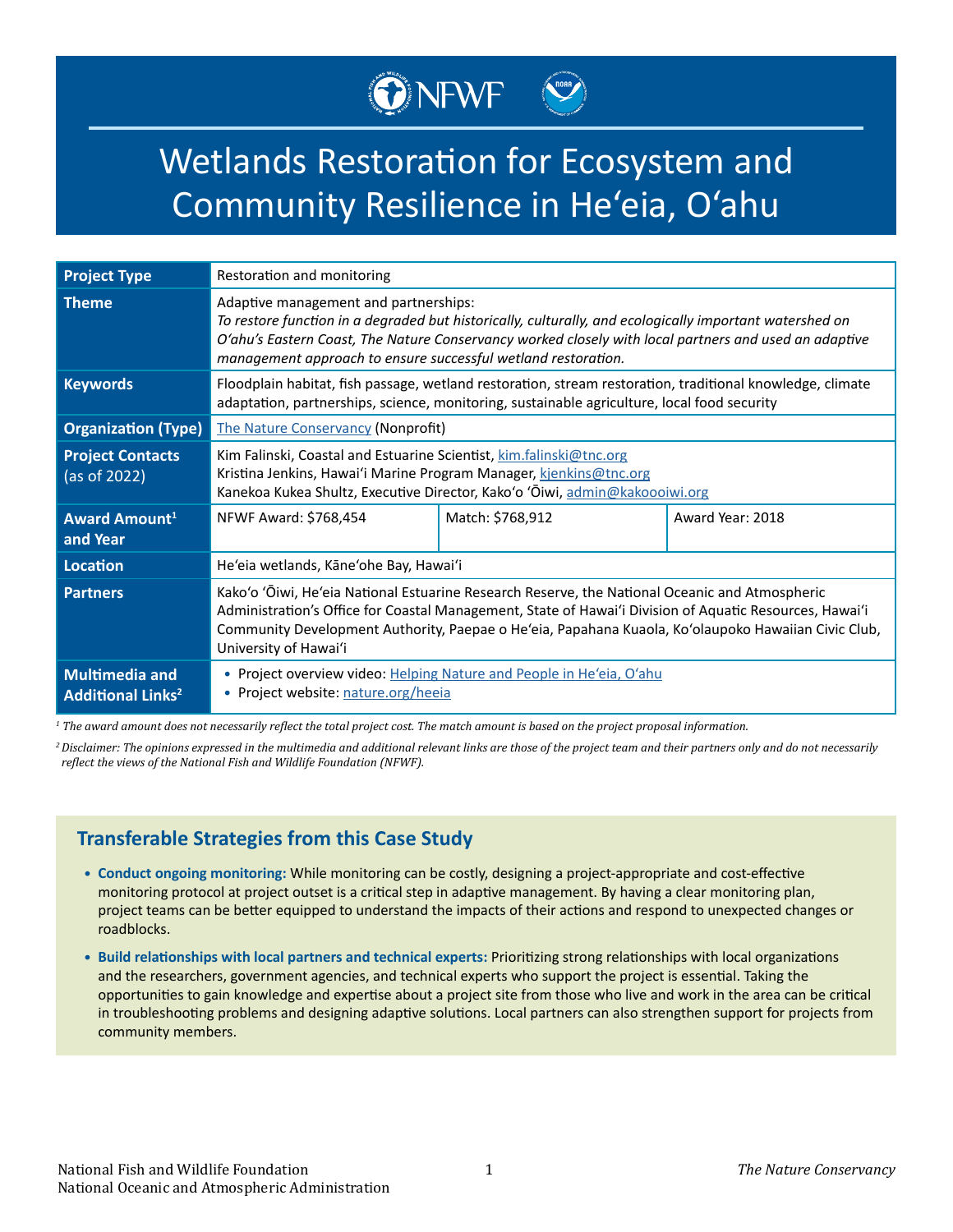# **Project Overview**

The Nature Conservancy (TNC) is partnering with community-based nonprofit [Kako'o 'Ōiwi](https://kakoooiwi.org/) on a project in the He'eia wetlands on the windward (eastern) coast of O'ahu to restore 405 acres of wetlands and promote traditional Hawaiian agricultural practices. The project will reestablish ecological function in an area where historically eight streams converged and connected to the largest bay in the main Hawaiian Islands. The project aims to minimize flood impacts, reduce sediment and nutrient runoff, create healthy habitat and fish passage for marine and estuarine species, and serve as a source of food and clean water for the local community.

Designated as the 29th National Estuarine Research Reserve by the National Oceanic and Atmospheric Administration and listed as a watershed of cultural significance by the Hawai'i Department of Health, He'eia remains relatively undeveloped despite past

attempts to convert the wetlands for residential use. However, the watershed and surrounding coral reefs have experienced degradation due to the impacts of increasing development and urbanization in surrounding areas. Flooding and storms, which are expected to increase with climate change, have damaged the walls of an ancient fishpond and impacted adjacent corals. Additionally, invasive red mangroves had overtaken the mouth of He'eia Stream, collecting large amounts of sediment and impeding the passage of larval and juvenile reef fish to the

### **Planned Restoration Outcomes**

- **• Habitat restored:** 405 acres of coastal wetland will be restored by removing invasive mangroves, replanting native species, restoring natural stream flow, and enhancing the function of wetlands that include traditional agriculture sites.
- **• Community engaged:** Over 1,000 community members will be reached through planned workshops, volunteer events, "science nights," partner meetings, publications, and printed material.



*He'eia wetlands (TNC Hawai'i).* 

# **Challenges and Solutions**

adjacent waters of Kāne'ohe Bay.

The He'eia wetlands once served as important habitat for many native birds, fish, and invertebrates, as well as traditionally managed lo'i kalo (taro fields) that produced a primary food source for the surrounding community. Conducting a large-scale restoration project in a culturally and ecologically significant area is not without its challenges, and TNC's team and partners navigated many complexities during the initial phases of the project. By applying an **adaptive management** approach and developing productive **partnerships** with many local organizations, the team is responding to changing circumstances and working productively toward achieving the project's goals.

## **Technical and Site Challenges**

## *Challenge:*

Though TNC had worked in He'eia and the surrounding areas prior to this project, the scope of the wetland restoration was much larger than previous efforts. Major project management and technical components, such as removing several acres of overgrown and invasive red mangroves, required more technical expertise and were at a *Invasive red mangroves at He'eia (TNC Hawai'i).*



larger scale than projects the team had previously undertaken. The team also implemented an intensive monitoring program to understand the impacts of its restoration interventions. Simultaneously designing and conducting a complex monitoring protocol while undergoing restoration actions in a culturally significant area proved challenging.